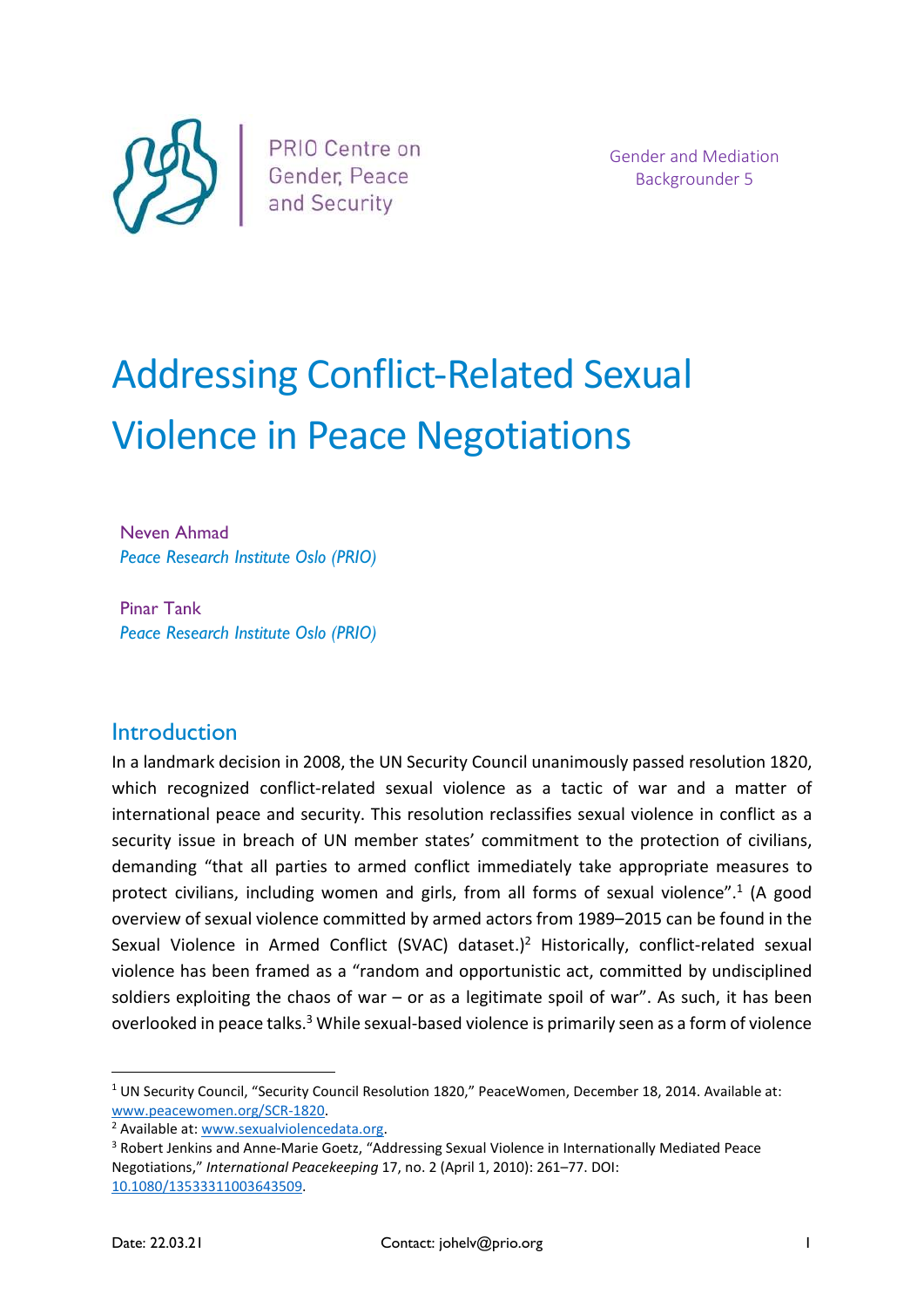against women, it is vital that this lens is broadened, as men have also been victims of sexualbased violence in conflict. Furthermore, scholars make the point that conflict-related sexual violence against women and girls is often also experienced by male civilians.<sup>4</sup> Male victims face an added layer of complexity as most of these crimes are committed by other men, resulting in an extra level of social stigma. This, in turn, leads to underreporting and reduced health services.<sup>5</sup> Also, because many health services addressing conflict-related sexual violence are aimed at women and children, this effectively excludes male victims.

### Stages of Peace Agreements for Addressing Sexual Violence

Provisions in relation to sexual violence must be implemented in all stages of peace agreements, including the "early-stage agreements"; ceasefires; Disarmament, Demobilization and Reintegration (DDR) and Security Sector Reform (SSR); post-conflict justice mechanisms; and reparations for victims. Examples below illustrate the importance of addressing conflict-related sexual violence during various stages of peace agreements.

#### Early-Stage Agreements:

The early stage of a peace process is a vital time to signal zero tolerance for sexual violence and commitment by all parties to prevent it. These early-stage agreements, such as humanitarian access agreements and confidence-building measures, help address conflictrelated sexual violence by providing specialized services to victims and their communities, humanitarian presence, or human rights observers in the conflict zone. This can act as a deterrent to armed groups from committing sexual violence. Finally, humanitarian access agreements can help monitor patterns of sexual violence, which can inform the mediation process, including, but not limited to, transitional justice.<sup>6</sup>

#### Ceasefire Agreements Stage:

During the process of writing a ceasefire agreement, the parties need to determine how to categorize sexual violence. Should it be addressed with regards to protection of civilians issues, or should it be categorized under military acts such as artillery fire or systemic looting? During this stage, the mediator team is advised to consider the following four areas with regards to conflict-related sexual violence: preparing the ground and confidence-building measures; prohibiting sexual violence; promoting command responsibility; and ensuring a robust monitoring arrangement.<sup>7</sup>

<sup>&</sup>lt;sup>4</sup> R. Charli Carpenter, "Recognizing Gender Based Violence Against Civilian Men and Boys in Conflict Situations, 2006.

<sup>&</sup>lt;sup>5</sup> Natalia Linos, "Rethinking Gender-Based Violence during War: Is Violence against Civilian Men a Problem Worth Addressing?," 2009.

<sup>&</sup>lt;sup>6</sup> Jenkins and Goetz, "Addressing Sexual Violence in Internationally Mediated Peace Negotiations," 2010.

<sup>&</sup>lt;sup>7</sup> United Nations, "Guidance for Mediators: Addressing Conflict-Related Sexual Violence in Ceasefire and Peace Agreements," United Nations Department of Political Affairs, 2012.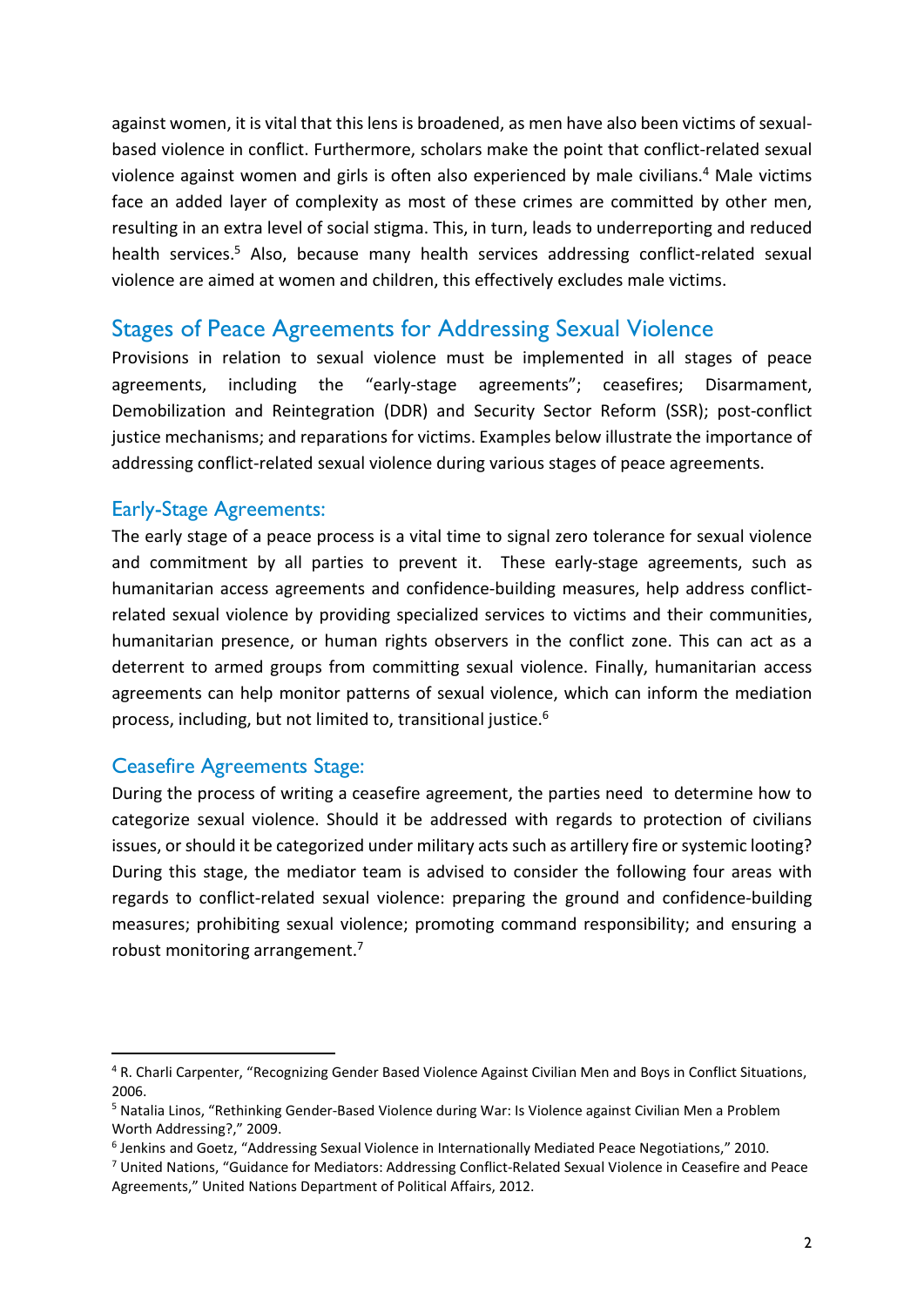#### Examples of Language Prohibiting Sexual Violence in Ceasefire Agreements:

- Nuba Mountains Ceasefire Agreement (2002)<sup>8</sup>
- Lusaka Agreement (1999)<sup>9</sup>
- Ceasefire Agreement between the Government of the Republic of Burundi and the Palipehutu — FNL (2006)<sup>10</sup>

## Disarmament, Demobilization and Reintegration (DDR) and Security Sector Reform (SSR)

Disarmament, Demobilization and Reintegration (DDR): Post-conflict peace is fragile, and in order to prevent legacies of conflict-related sexual violence, the following three issues related to DDR should be addressed. The first is to address the unique needs of women and girls associated with the fighting forces. Women and girls who have been associated with fighting forces face a higher level of sexual violence and thus should be given specialized care. At the same time, women and girls who have been active combatants should not be relegated to the category of "victims" alone, but also "actors", since the victim representation is prohibitive to their active participation in DDR processes.<sup>11</sup> The second is to provide and address the special needs of communities into which the demobilized former combatants return. The societal re-integration process frequently presents added risk to civilians in the area. One such risk is intimate partner violence following conflicts in which sexual violence has been prevalent.<sup>12</sup> As such, the DDR program must monitor for gender-sensitive security indicators within the receiving community. The third issue is to screen out perpetrators of sexual violence before their absorption into national security forces.

#### Examples of Existing DDR Language in which sexual violence is addressed:

- Agreement of Disarmament, Demobilisation and Reintegration, Juba, Sudan (2008)<sup>13</sup>
- Darfur Peace Agreement (2006)<sup>14</sup>- Article 26, paragraph 278 and 279

Security Sector Reform (SSR): Security Sector Reform is vital for long-term peace and the prevention of sexual violence. Such reform provides a unique opportunity to reshape ideas

<sup>10</sup> United Nations Peacemaker, "Comprehensive Ceasefire Agreement between the Government of the Republic of Burundi and the Palipehutu - FNL," 2006. Available at: peacemaker.un.org/node/127.

<sup>&</sup>lt;sup>8</sup> Kathy Sturman, "Nuba Mountains Cease Fire Agreement," 2000: 4.

<sup>&</sup>lt;sup>9</sup> Peter Kasanda, "Lusaka Ceasefire Agreement," United Nations Security Council, 1999. Available at: peacemaker.un.org/sites/peacemaker.un.org/files/CD\_990710\_LusakaAgreement.pdf.

<sup>&</sup>lt;sup>11</sup> Wenche Hauge, "Gender dimensions of DDR – beyond victimization and dehumanization: tracking the thematic", 2019.

<sup>&</sup>lt;sup>12</sup> Gudrun Østby, Michele Leiby, Ragnhild Nordås, "The Legacy of Wartime Violence on Intimate-Partner Abuse: Microlevel Evidence from Peru, 1980–2009", 2019.

<sup>&</sup>lt;sup>13</sup> The Government of Uganda and the Lord's Resistance Army/ Movement, "Agreement of Disarmament, Demobilisation and Reintegration, Juba, Sudan," 2008.

<sup>14</sup> United Nations High Commissioner for Refugees, "Refworld | Darfur Peace Agreement," Refworld, 2006. Available at: www.refworld.org/docid/4c0375d62.html.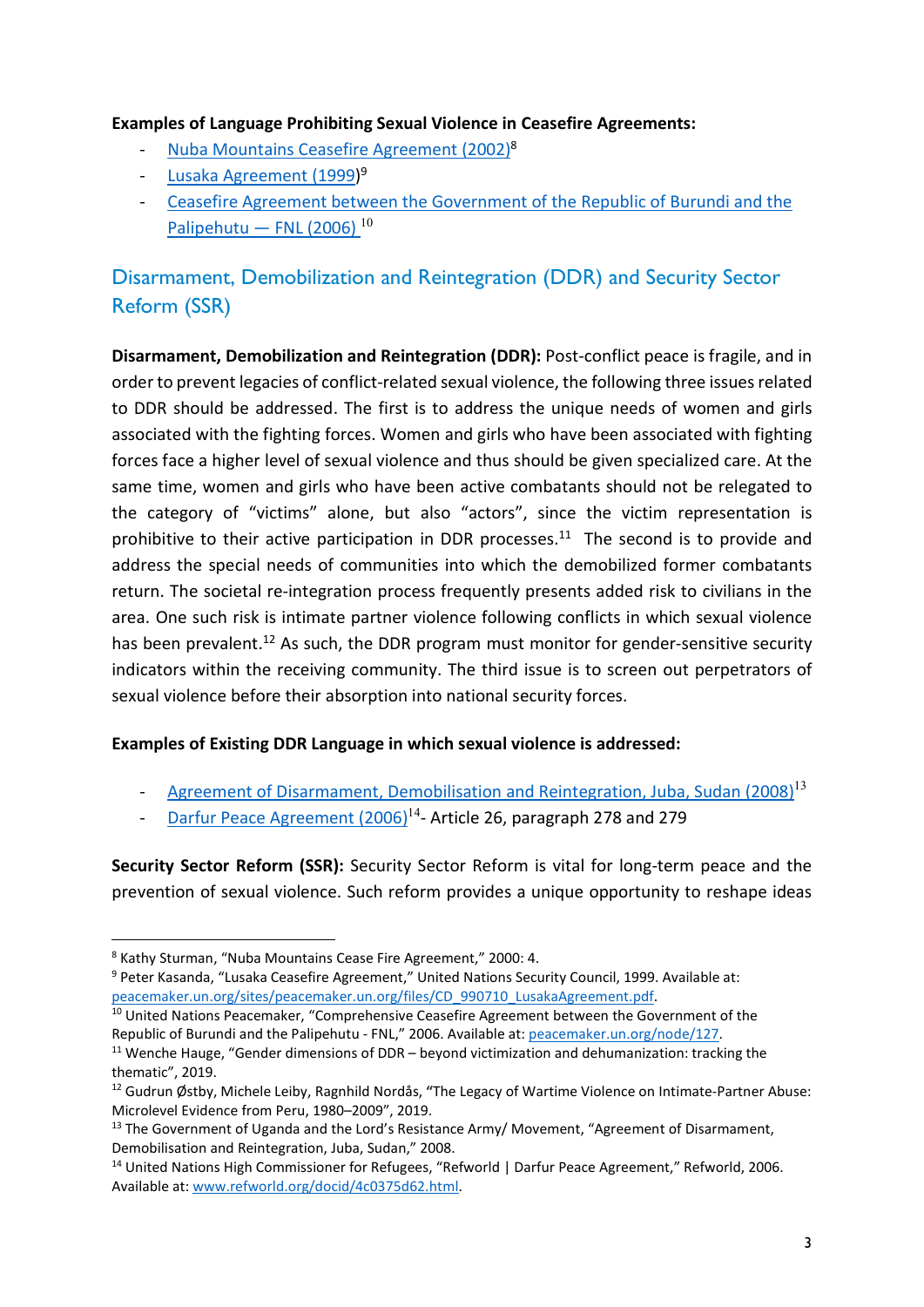around human rights and to apply a gender-sensitive lens to security. Through training that explicitly prohibits sexual violence, SSR will help women participate in security institutions and provide more opportunities for women in decision-making roles.

The following three methods can help prevent sexual violence in the SSR provisions of peace agreements:

- 1. Designing mandates for security and military reform commissions that are specifically tasked with protecting civilians from sexual violence.
- 2. Training and staffing of security forces who are equipped to prevent and educate on sexual violence in conflict, in addition to recruiting women. To do this, Vulnerable Persons Units should be established to provide specialized care.
- 3. Including women's groups that can work with survivors of sexual violence within the security sector oversight and monitoring bodies such as the Civilian Advisory Council on Security.<sup>15</sup>

# Post-Conflict Justice and Reparations<sup>16</sup>

With regard to conflict-related sexual violence in post-conflict peace agreements, including the process of transitional justice, there are three key provisions:

- 1. Ensuring accountability for those with a history of conflict-related sexual violence, including the sentencing of perpetrators.<sup>17</sup>
- 2. The protection and participation of victims and witnesses engaged in the process of justice and reparations and the goal of de-stigmatization for victims in their communities.
- 3. Reparations for the victims of sexual-based violence).

A growing area of focus for post-conflict justice and reparations is that of children born as a result of sexual violence in war. They constitute a hidden population, which has been overlooked by policy makers and academics alike. We are now witnessing a new generation of children born of the wars of the 1990s in countries such as Bosnia & Herzegovina, Rwanda, Uganda, Colombia and elsewhere. These individuals refuse to be hidden and silenced, and are instead organizing and learning from each other with regard to how to seek recognition, redress and rights.

<sup>&</sup>lt;sup>15</sup> Jenkins and Goetz, "Addressing Sexual Violence in Internationally Mediated Peace Negotiations," 2015.

<sup>&</sup>lt;sup>16</sup> United Nations, "Guidance for Mediators: Addressing Conflict-Related Sexual Violence in Ceasefire and Peace Agreements." Available at: https://peacemaker.un.org/node/1447

<sup>&</sup>lt;sup>17</sup> See Skielsbæk, Inger, "The Military Perpetrator: A Narrative Analysis of Sentencing Judgments on Sexual Violence Offenders at the International Criminal Tribunal for the Former Yugoslavia (ICTY)," 2015.